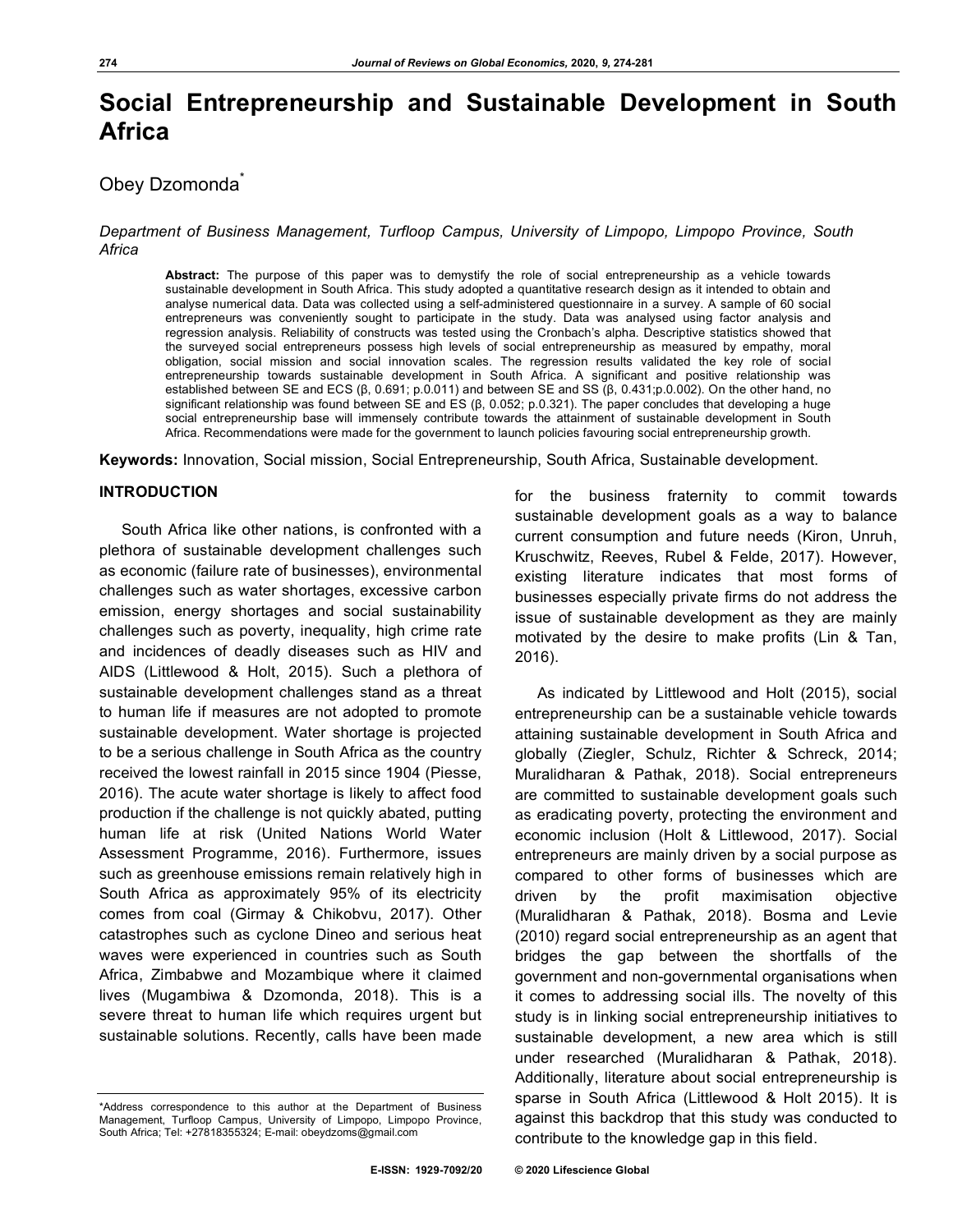### **LITERATURE REVIEW**

#### **Sustainable Development**

Sauvé, Bernard and Sloan (2016) define sustainable development as the ability of systems to meet present needs without compromising the ability of future generations to meet their own needs. A number of summits such as the Bruntland Report 1987, the Kyoto protocol 1992, the World summit on Sustainable Development in Johannesburg in 2002, the Earth summit 2012 in Rio de Janeiro, Brazil and the Paris Climate Agreement 2015 among others have been initiated to encourage nations, organisations, firms and individuals to participate in sustainable development initiatives seriously. The issue of sustainable development is best explained by Elkington (1997) using the triple bottom line approach (TBL). Elkington (1997) underscores that businesses should strive to balance and attain the triple bottom line by addressing the sustainable facets; economic, social and environmental sustainability.

### **Economic Sustainability**

Economic sustainability centres on the ability of the business to remain profitable in order to sustain its day to day activities (Masocha & Fatoki, 2018). Economic sustainability describes the firm's ability to be profitable and contribute to shareholder value (Sarango-Lalangui, Álvarez-García & del Río-Rama, 2018). According to the Global Reporting Index (GRI) (2019:48), "the economic dimension of sustainability concerns the organization's impacts on the economic conditions of its stakeholders, and on economic systems at local, national, and global levels".

### **Social Sustainability**

The social sustainability pillar explains a balance attained by the social systems in terms of culture, peace, wellbeing and justice (Social Sustainability Policy, 2016). Sarango-Lalangui *et al*. (2018) define social sustainability as the equilibrium attained between the business' activities and the needs of the society. This encompasses social responsibility and ethical behaviour of the business towards the community in which it conducts its operations. Social sustainability is key for business longevity (Sy, 2016). Recently, most communities have become aware of their rights due to the vastness of information made possible by the proliferation of technology. This has made communities to have strong bargaining power that their petitions for socially undesirable deeds by businesses can see a firm close its operations.

### **Environmental Sustainability**

The concept of environmental sustainability has evolved over the past couple of decades (Ong *et al*., 2014). Environmental sustainability has been defined differently in existing literature (Ong *et al*., 2014; Amacha & Dastane, 2017). Environmental sustainability is defined as the ability of business systems to balance activities which enhance human welfare with environmental needs (McGinn, 2009). Goodland and Daly (1996:1003) define environmental sustainability as "holding waste emissions within the assimilative capacity of the environment without impairing it. It also means keeping harvest rates of renewables to within regeneration rates."

The Triple Bottom Line submit that the economic, social and environmental pillars are interrelated in some manner. For instance, for businesses to be successful in their economic activities, they need natural resources from the environment and human capital from the society (Elkington, 1997). When one of these pillars is not given attention, then the sustainable development agenda is weakened (Amacha & Dastane, 2017).

### **Social Entrepreneurship**

Pangriya (2019) defines a social entrepreneur as an agent of change driven by a social mission to transform people's lives through innovation and accountability. As defined by Martin and Osberg (2007:35), "the process of social entrepreneurship involves three stages: identifying a stable but inherently unjust equilibrium that causes the exclusion, marginalisation, or suffering of a segment of humanity that lacks the financial means or political clout to achieve any transformative benefits on its own, identifying an opportunity in this unjust equilibrium, developing a social value proposition, and bringing to bear inspiration, creativity, direct action, courage, and fortitude, thereby challenging the stable state's harmony and forging a new, stable equilibrium that releases trapped potential or alleviates the suffering of the targeted group, and through imitation and the creation of a stable ecosystem around the new equilibrium, ensuring a better future for the targeted group or even society at large." Sivathanu and Bhise (2013) describe a social entrepreneur as an individual who is ambitious, strategic, resourceful, result oriented and mission oriented. According to Littlewood and Holt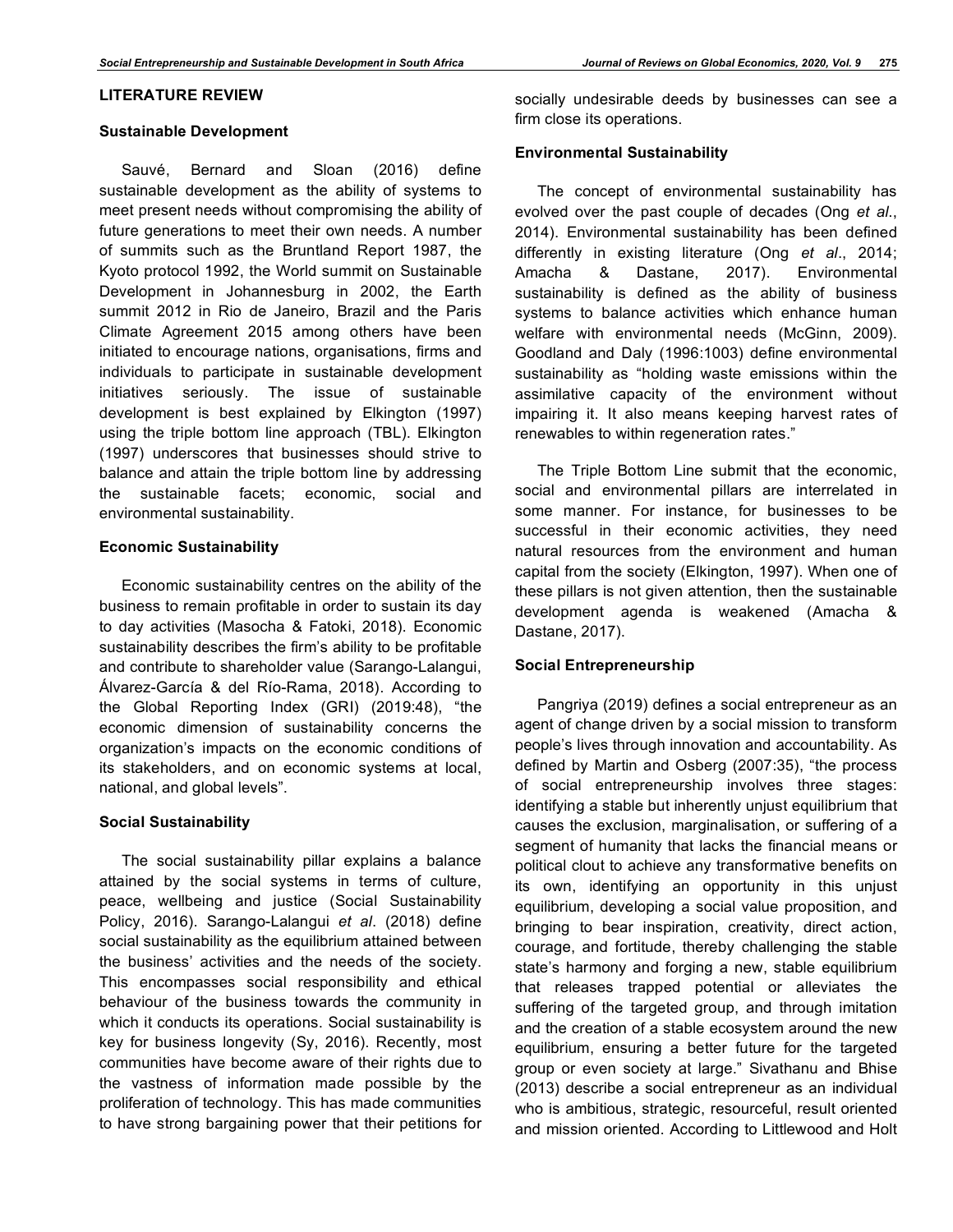(2018), social entrepreneurship is an innovation driven process centred on the social will. On the other hand, Jilenga (2017:42) defines social entrepreneurship "as a process involving the innovative use and combination of resources to pursue opportunities to implement social change and address social needs." Social entrepreneurship should not only be limited to describe individuals as it also involves any other organisation that is driven mostly by a mission to create social value (Bhatt, Qureshi & Riaz, 2019). In this study, social entrepreneurship is defined as a process of mobilising resources to solve social problems.

### **Social Entrepreneurship and Sustainable Development**

Social entrepreneurship plays a key role towards achieving sustainable development (Zhang & Swansona, 2014). Even though social entrepreneurship is often overlooked when it comes to drivers of sustainable development, it remains one of the best factors which balances both business and the social mission (Sulphey & Alkahtani, 2017). It contributes directly and indirectly towards each sustainable development pillar; economic, social and environmental sustainability (Forouharfar, Rowshan & Salarzehi, 2019).

### **Social Entrepreneurship and Economic Sustainability**

Ward (2016) asserts that social entrepreneurship sets a platform for sustainable development. Similarly, Jilenga (2017) endorse the above assertion by arguing that social entrepreneurship's activities result in sustainable businesses in that they reinvest a large part of their surpluses in support of their mission in the communities they serve. Rather than just creating employment, social entrepreneurs establish networks that continuously support their ventures, hence, creating a more sustainable venture (Muralidharan & Pathak, 2018). The active role of social entrepreneurs in fuelling economic activity is widely documented (Bhatt *et al*., 2019). Based on the above empirical findings, this paper proposes that;

*H1: There is a positive and significant relationship between social entrepreneurship and economic sustainability*

### **Social Entrepreneurship and Social Sustainability**

Tamara (2017) remarks that social entrepreneurship is primarily driven by social purpose and efficiency. As

pointed by Vohra (2017), Social entrepreneurs respond to social ills like youth unemployment, drug abuse and crime is normally in a socially, economical, sustainable and environmentally friendly manner. Social entrepreneurship brings sustainable public wealth unlike other types of business ventures which are driven by individual profit maximisation (El Ebrashi, 2013). Manyaka (2015) endorse social entrepreneurship as a panacea to the high levels of unemployment in South Africa. Coetzee and Meldrum (2015), note that social entrepreneurship creates sustainable solutions to issues in their communities such as unemployment, poverty and inequality, diseases, crime and drug abuse among others. For example, few social entrepreneurship activities have been identified in South, Matthew and his North Star Alliance assists haulage truck drivers and other mobile workers with pills and medicine to cure sexually transmitted diseases and HIV and AIDS. His organisation has since expanded to Swaziland, Zimbabwe and Zambia. Other successful social entrepreneurship organisations in South Africa include, Andrew Muir and his Wilderness Foundation, the Cape Town Carnival and the MySchool fundraising programme. These social enterprises have achieved much in transforming people's lives and helping to address social ills in South Africa. According to Sivathanu and Bhise (2013), social entrepreneurship result in social capital and it promotes equity. Based on the literature review above, this study hypothesises that;

*H2: There is a positive and significant relationship between social entrepreneurship and social sustainability*

### **Social Entrepreneurship and Environmental Sustainability**

Social entrepreneurs can be applauded for their active role in environmental protection. Their activities range from recycling to environmental protection campaigns. Social entrepreneurs also participate in environmental issues such as climate change by launching programmes aimed creating awareness, mitigation strategies and also put pressure on governments to align their policies in favour of the environment (Van Cauwelaert, 2015). Other social entrepreneurs especially in Eastern African countries like Kenya are involved in waste management where, they go around collecting waste which can be sold to generate income to attain their social purpose (Holt & Littlewood, 2017). Social entrepreneurs usually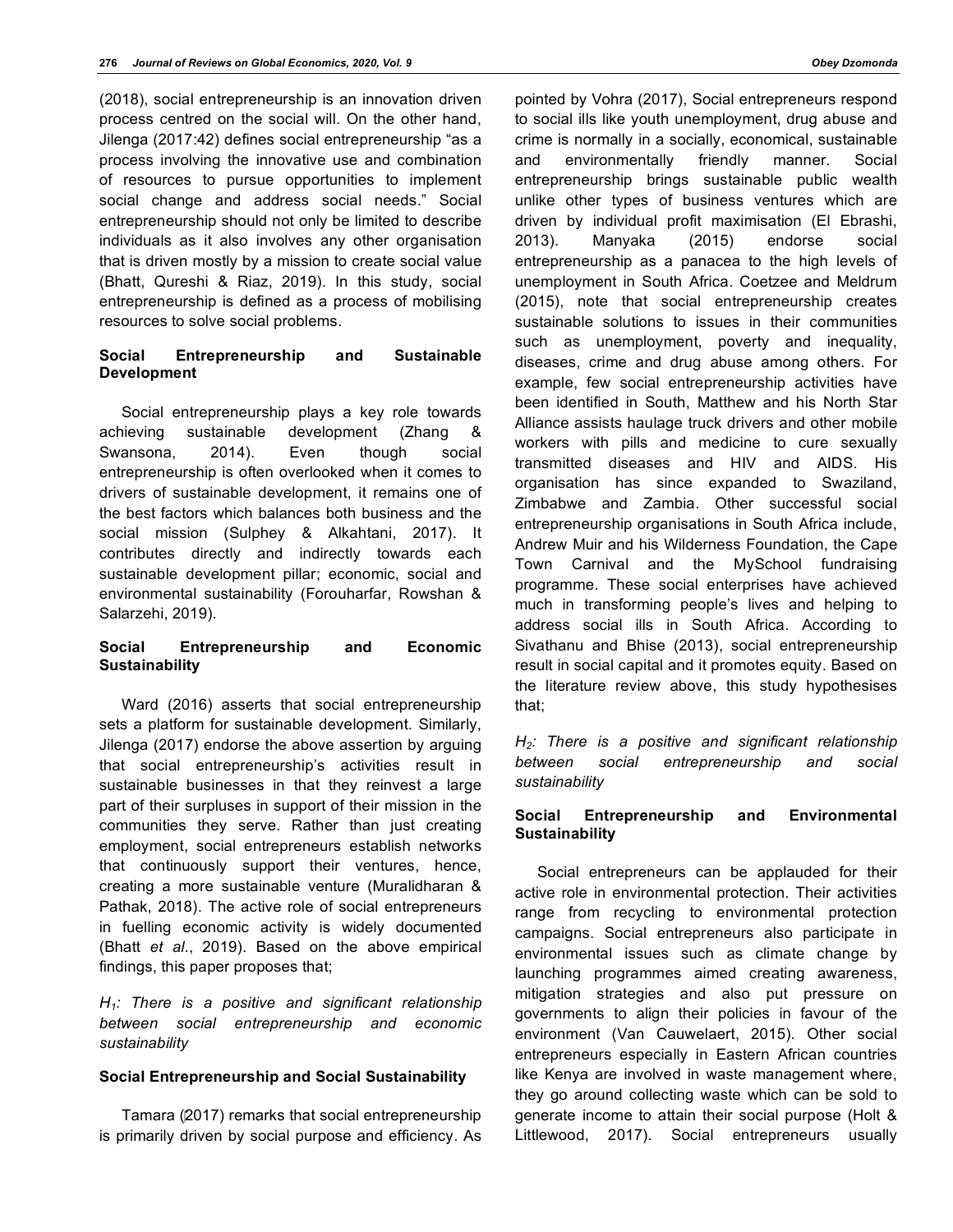transform deemed useless garbage into something of value to the communities they serve while at the same time protecting the environment (Muralidharan & Pathak, 2018). Another crucial element of social entrepreneurs is that they are not forced by legislation to take environmental sustainability into their business, but they do it voluntarily which in a way makes them effective in tackling environmental issues as compared to other business forms Muralidharan & Pathak, 2018). Based on the literature review above, this study hypothesises that;

*H3: There is a positive and significant relationship between social entrepreneurship and environmental sustainability.*

### **RESEARCH METHODOLOGY**

This study adopted a quantitative research design as it intended to obtain and analyse numerical data. Data was collected using a self-administered questionnaire in a survey. The questionnaire consisted of 3 sections. Section A consisted of demographic characteristics such as; gender, level of education and number of years of the organization. Section B consisted of questions related to social capital and section C consisted of questions related to sustainable development. The population of the study was all social entrepreneurs in Limpopo. The researcher considered social entrepreneurs who registered their Non-profit Companies (NPC) with the Companies and Intellectual Property Commission (CIPC), with Department of Social Development and unregistered social entrepreneurs who have been active in spearheading social change in their communities. A combination of convenience and snow ball sampling techniques were employed to draw a sample of 60 social entrepreneurs to participate in the study. Fatoki (2018) used empathy and moral obligation to measure social entrepreneurship. This study added new variables such as social mission and social innovation to measure social entrepreneurship. Sustainable development was measured using economic, social and environmental sustainability. Data was analysed using descriptive statistics and regression analysis. Reliability of constructs was tested using the Cronbach's alpha. The Cronbach's alpha results on all constructs were above the recommended 0.7 threshold indicating that the data collection instrument was reliable.

### **RESULTS**

### **Demographic Characteristics**

Table **1** shows demographic information for the participants. The results show that most social enterprises (58%) in study area are run by women while 42% are owned by men. Considering the age of the participants, participants above 50 years constituted the highest percentage (30%) followed by the 41-50 years age group at 28%.

### **Descriptive Statistics for Social Entrepreneurship**

Table **2** presents descriptive statistics for social entrepreneurship. Social entrepreneurship was measured based on social mission, social innovation, empathy and moral judgement. The results show that social entrepreneurship is high among the participants as indicated by high scale mean of 4.8.

### **Descriptive Statistics for Sustainable Development**

Table **3** shows descriptive statistics for sustainable development. The table shows that social entrepreneurs who participated in the study are actively

| <b>Variables</b> | Category       | Frequency      | Percent (%) |
|------------------|----------------|----------------|-------------|
| Gender           | Male           | 25             | 42%         |
|                  | Female         | 35             | 58%         |
| Age              | Below 20 years | $\overline{2}$ | 3%          |
|                  | 20-30 years    | 8              | 13%         |
|                  | 31-40 years    | 15             | 25%         |
|                  | 41-50 years    | 17             | 28%         |
|                  | Above 50 years | 18             | 30%         |
| Location         | Rural          | 37             | 62%         |
|                  | Urban          | 23             | 38%         |

### **Table 1: Biographical Information**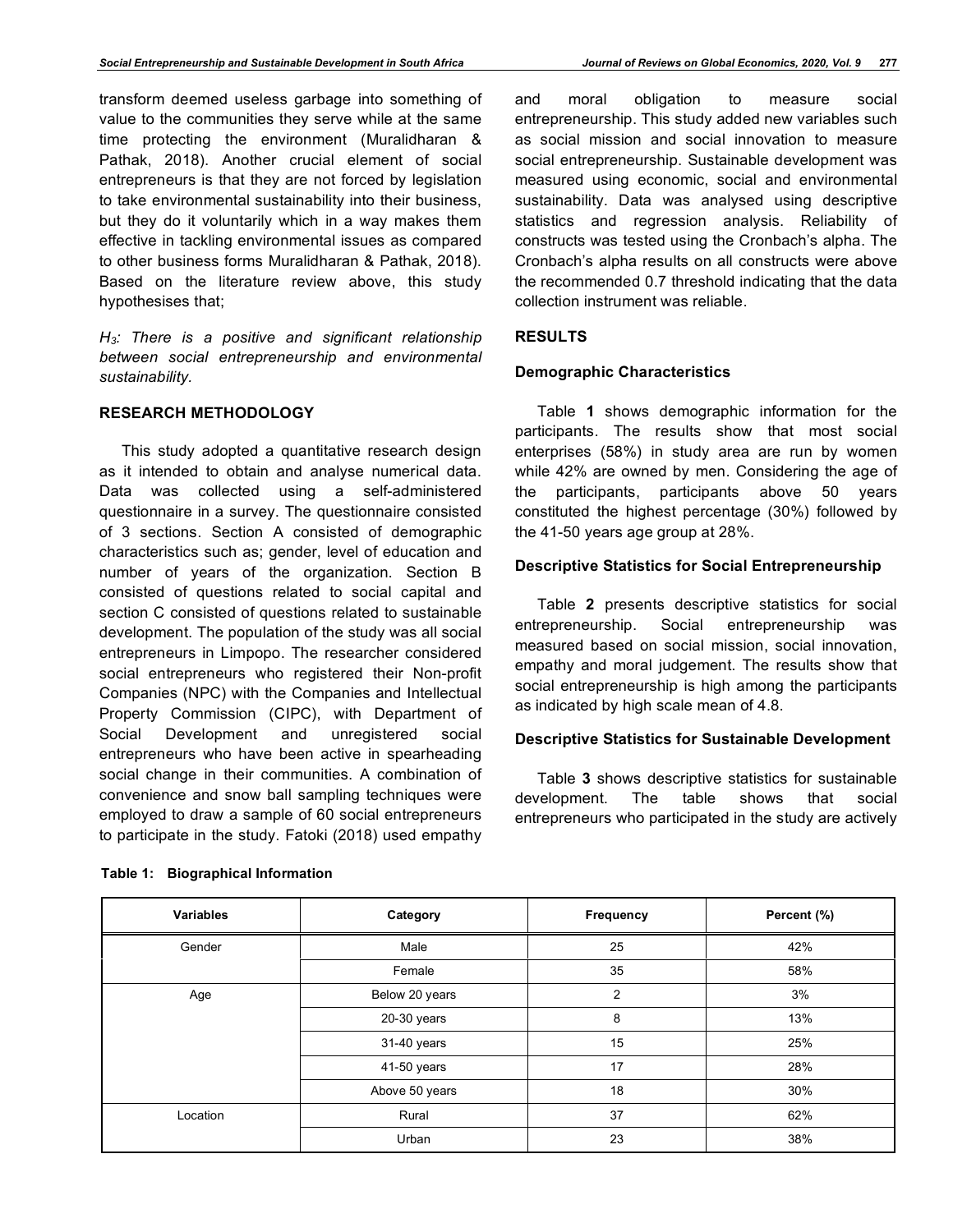### **Table 2: Descriptive Statistics for Social Entrepreneurship**

| <b>Statement</b>                                                                                                                                                      |    | Mean | <b>Standard deviation</b> |
|-----------------------------------------------------------------------------------------------------------------------------------------------------------------------|----|------|---------------------------|
| I am alone or with others, currently trying to start or currently owning and managing any<br>kind of activity, organization, or initiative that has a social mission. |    | 4.58 | 1.09                      |
| Our organization/initiative is aimed at creating social value                                                                                                         | 60 | 444  | 1.11                      |
| We exist to solve the basic needs of society, such as food, shelter, education, and basic<br>health                                                                   |    | 4.22 | 1.07                      |
| and hygiene services.                                                                                                                                                 |    |      |                           |
| Creativity and innovation drive our social enterprise's model                                                                                                         |    | 4.78 | 1.03                      |
| Most of the resources we command emanate from our innovative ways of fundraising                                                                                      |    | 4.13 | 0.89                      |
| Seeing individuals that are socially disadvantaged generates an emotional response in me                                                                              |    | 4.41 | 1.13                      |
| I feel compassion for individuals that are socially marginalised                                                                                                      |    | 4.77 | 1.10                      |
| When I think about socially disadvantaged individuals, I try to put myself in their situation                                                                         |    | 3.66 | 0.97                      |
| It is our ethical responsibility to help individuals that are socially disadvantaged                                                                                  |    | 3.89 | 1.03                      |
| We are morally obliged to help individuals that are socially disadvantaged                                                                                            |    | 4.47 | 1.12                      |
| Social justice expects us to help individuals that are less fortunate than ourselves                                                                                  |    | 4.66 | 1.05                      |
| Scale mean                                                                                                                                                            |    | 4.8  |                           |

### **Table 3: Descriptive Statistics for Sustainable Development**

| <b>Statement</b>                                                                                                                                |    | Mean | <b>Standard deviation</b> |  |  |  |
|-------------------------------------------------------------------------------------------------------------------------------------------------|----|------|---------------------------|--|--|--|
| <b>Economic sustainability</b>                                                                                                                  |    |      |                           |  |  |  |
| The number of our beneficiaries has increased.                                                                                                  | 60 | 3.78 | 1.13                      |  |  |  |
| We actively retain our funds to incrementally grow our social enterprise for better impact in<br>future.                                        |    | 4.21 | 0.77                      |  |  |  |
| Our organisation has sufficient funds to pursue its social mission                                                                              | 60 | 3.86 | 1.10                      |  |  |  |
| Our organisation is economically well managed                                                                                                   | 60 | 4.33 | 1.11                      |  |  |  |
| We invest in economically viable projects to generate funds for our social mission                                                              | 60 | 4.66 | 1.05                      |  |  |  |
| Social sustainability                                                                                                                           |    |      |                           |  |  |  |
| Our organisation is actively involved in the fight against crime                                                                                |    | 4.56 | 1.22                      |  |  |  |
| Our organisation is actively involved in promoting access to health for all                                                                     |    | 3.88 | 0.88                      |  |  |  |
| We thrive to ensure that disadvantaged groups in society have access to quality education,<br>shelter, food and access to other basic amenities |    | 4.68 | 1.14                      |  |  |  |
| Our organisation employees people from the local community                                                                                      |    | 4.11 | 1.00                      |  |  |  |
| Our organisation actively participate in human rights awareness campaigns in rural areas                                                        | 60 | 3.66 | 1.08                      |  |  |  |
| Our organisation has facilities to feed the disadvantaged groups such as orphans and the<br>elderly                                             |    | 3.59 | 0.94                      |  |  |  |
| Our organisation is involved in initiatives that promotes social cohesion and cultural values                                                   |    | 4.66 | 1.01                      |  |  |  |
| Our organisation advocates against child labour and abuse of women in societies                                                                 | 60 | 4.22 | 0.85                      |  |  |  |
| <b>Environmental sustainability</b>                                                                                                             |    |      |                           |  |  |  |
| Our organisation is involved in environmental protection advocacy                                                                               | 60 | 2.44 | 1.03                      |  |  |  |
| Our organisation has initiatives to protect the environment                                                                                     |    | 1.68 | 1.00                      |  |  |  |
| We are actively involved in waste recycling                                                                                                     |    | 1.55 | 0.66                      |  |  |  |
| Our organisation is involved in initiatives to mitigate climate change.                                                                         |    | 2.33 | 1.11                      |  |  |  |
| Our organization carries out specific initiatives to reduce environmental pollution.                                                            |    | 3.44 | 1.02                      |  |  |  |
| Our organization carries out specific initiatives to reduce water consumption                                                                   |    | 1.23 | 0.95                      |  |  |  |
| Our organization carries out specific initiatives to reduce carbon emissions.                                                                   |    | 2.10 | 1.12                      |  |  |  |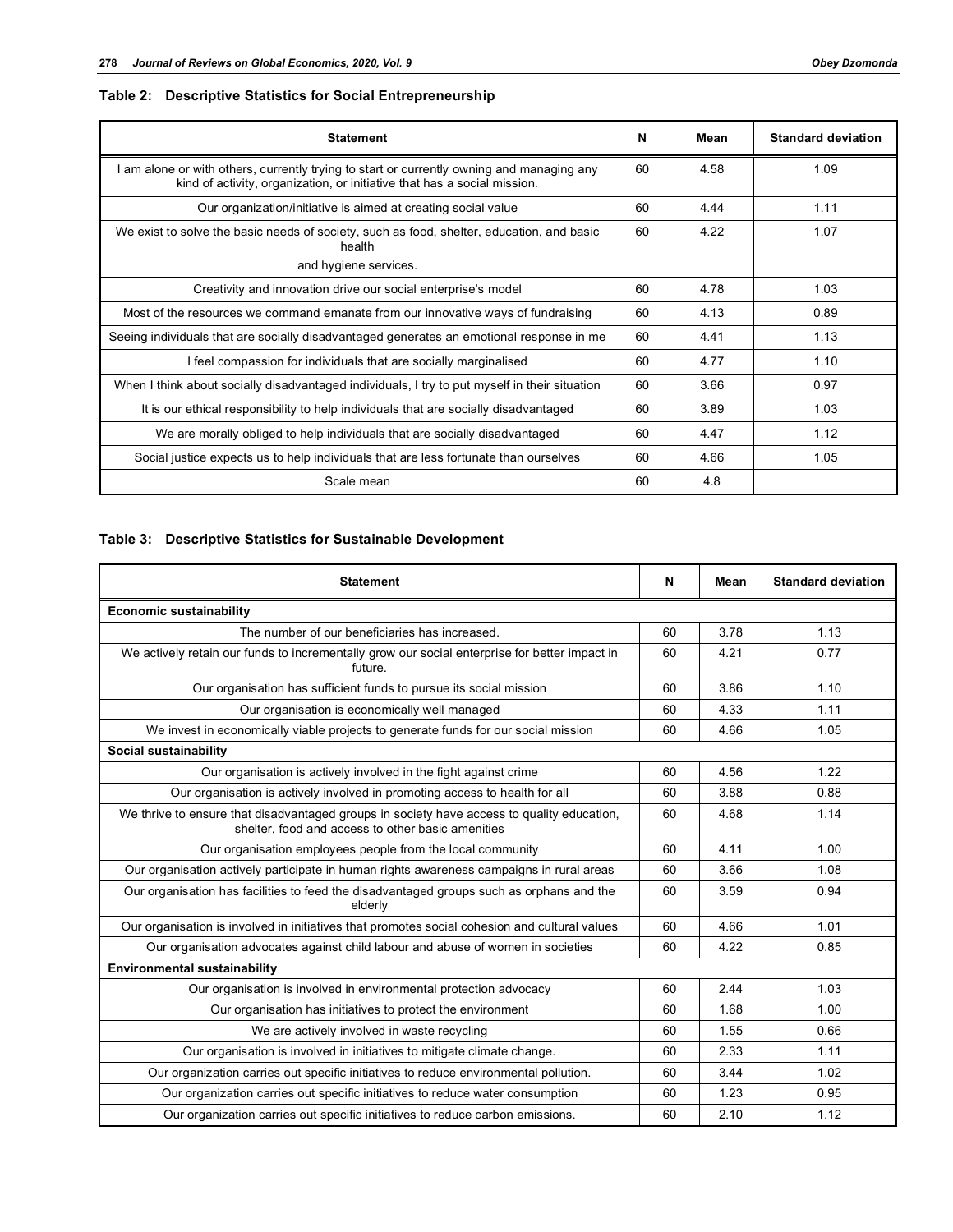|                | <b>Hypotheses</b>    | Regression weight $(\beta)$ | <b>T-values</b> | P values | Reject H <sub>0</sub> |
|----------------|----------------------|-----------------------------|-----------------|----------|-----------------------|
| $H_1$          | $SE \rightarrow ECS$ | 0.691                       | 5.234           | 0.011    | Yes                   |
| H <sub>2</sub> | $SE \rightarrow SS$  | 0.431                       | 3.644           | 0.002    | Yes                   |
| $H_3$          | $SE \rightarrow ES$  | 0.052                       | 1.223           | 0.321    | No                    |

### **Table 4: Regression Results**

involved in initiatives that contribute immensely towards economic and social sustainability. This is evidenced by high means on these sustainable development pillars. This is supported by existing studies. For instance, Jilenga (2017) assert that social entrepreneurship's activities result in sustainable businesses in that they reinvest a large part of their surpluses in support of their mission in the communities they serve while Vohra (2017) remarks that social entrepreneurs actively respond to social ills such as youth unemployment, drug abuse and crime. However, the weak scores on environmental sustainability shows that social entrepreneurs are not actively involved in environmental protection initiatives. This is supported by Littlewood and Holt (2015) who found out that South Africa still lags behind in terms of social entrepreneurs responding to environmental sustainability as compared to most developed countries.

#### **Regression Results**

Table **4**: Regression results shows regression results on the relationship between social entrepreneurship and sustainable development. Based on the results, a significant and positive relationship was established between SE and ECS (β, 0.691; p.0.011) and between SE and SS (β, 0.431;p.0.002). On the other hand, no significant relationship was found between SE and ES (β, 0.052; p.0.321). The hypotheses that; H<sub>1</sub>: There is a positive and significant relationship between social entrepreneurship and economic sustainability and H<sub>2</sub>: There is a positive and significant relationship between social entrepreneurship and social sustainability were accepted. On the other hand, the hypothesis which stated that;  $H_3$ : There is a positive and significant relationship between social entrepreneurship and environmental sustainability was rejected. The findings of this study are supported by several studies. For example, Sulphey and Alkahtani (2017) reported that social entrepreneurship positively influences economic sustainability. The study further submitted that social entrepreneurs play an active role towards allowing nations to move towards being sustainable nations which enhance their global

competitiveness. Littlewood and Diane Holt (2018) also provide strong evidence that social entrepreneurs positively contribute towards social sustainability which is crucial in addressing imbalances in South African societies. This is an area which the government and private firms have failed to address in the past decades. Forouharfar *et al*. (2019) exuberate the critical role played by social entrepreneurship towards sustainable development. Their study provides strong evidence that social entrepreneurship actively contributes towards all pillars of sustainable development which are economic, social and environmental sustainability.

### **CONCLUSION**

Social entrepreneurship plays a critical role towards sustainable development in South Africa. This was confirmed in the current study. Hence, supporting and growing a large base for social entrepreneurs goes a long way in addressing the sustainable development challenges confronting South Africa. More importantly, the results revealed that social entrepreneurship is a possible antidote towards the sustainable development challenges in South Africa such as poverty, unemployment, high crime rate and diseases such as HIV and AIDS. Another crucial empirical finding was that social entrepreneurs in South Africa are active in addressing the economic and social sustainability pillars of sustainable development but are not fully active in the areas of environmental sustainability. Hypotheses;  $H_1$  and  $H_2$  were accepted while  $H_3$  was rejected. This study makes recommendations to the government to develop a customised support programme for social entrepreneurs as they are not catered for in programmes extended to mainstream for profit entrepreneurs. Social entrepreneurs are also advised to tap into initiatives to protect the environment as there are funding opportunities provided by stakeholders such as Nedbank among others.

### **REFERENCES**

Amacha, E. & Dastane, O. (2017). Sustainability Practices as Determinants of Financial Performance: A Case of Malaysian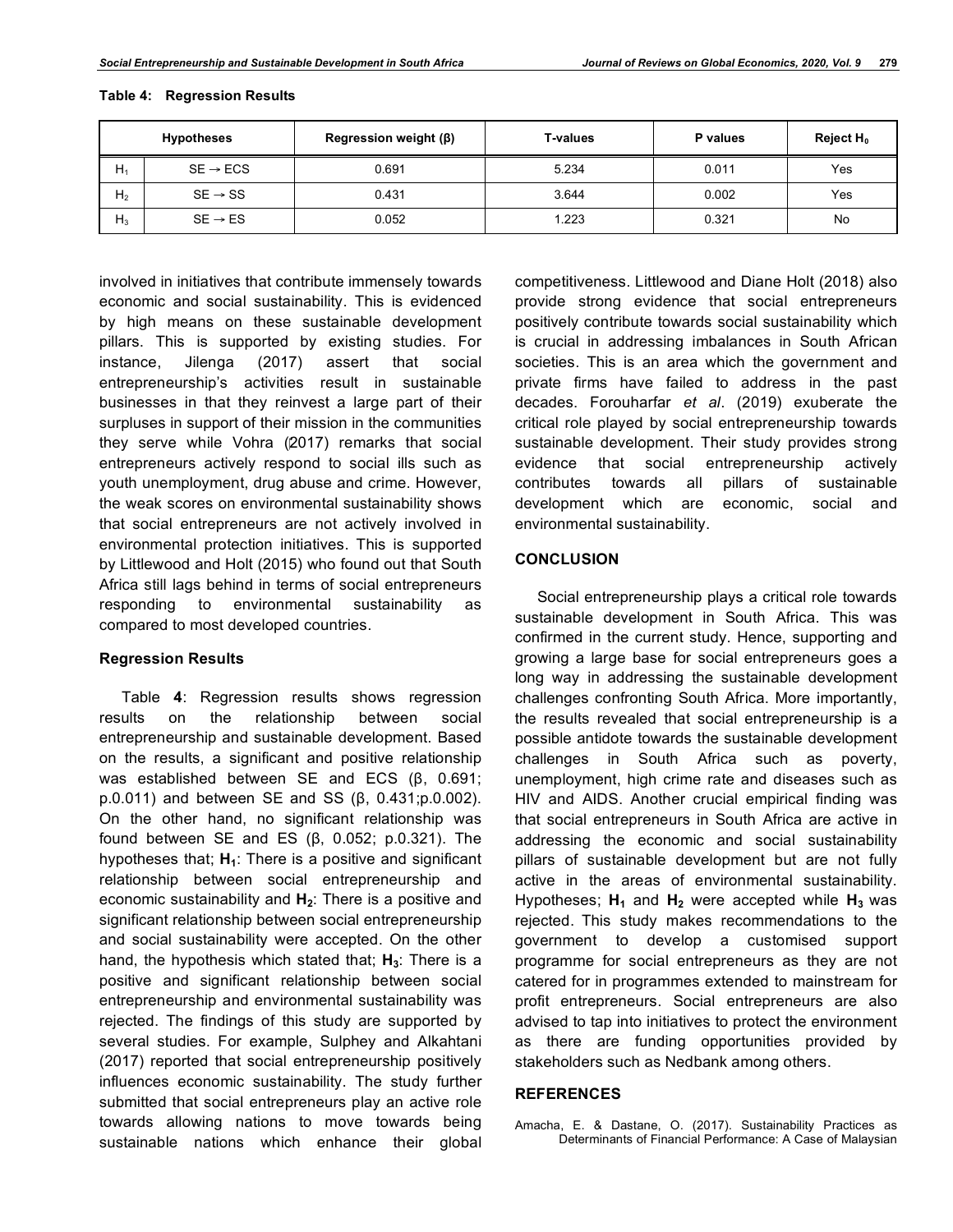Corporations. *The Journal of Asian Finance, Economics and Business*, 4(2), 55-68. https://doi.org/10.13106/jafeb.2017.vol4.no2.55

- Austin, J., Stevenson, H. & Wei**‐**Skillern, J. (2006). Social and commercial entrepreneurship: same, different, or both? *Entrepreneurship theory and practice*, *30*(1), 1-22. https://doi.org/10.1111/j.1540-6520.2006.00107.x
- Bhatt, B., Qureshi, I., & Riaz, S. (2019). Social entrepreneurship in non-munificent institutional environments and implications for institutional work: Insights from China. *Journal of Business Ethics*, *154*(3), 605-630.

https://doi.org/10.1007/s10551-017-3451-4

- Bosma, N.S. & Levie, J. (2010). Global Entrepreneurship Monitor 2009 Executive Report. Available online: http://dspace.library.uu.nl/handle/1874/209570 .
- Coetzee, M. & Meldrum, B. (2015). Social Entrepreneurship in South Africa. Available online: http://www.marcuscoetzee.co.za/ wpcontent/uploads/2016/03/SocialEntrepreneurship-in-South-Africa-Red-Bull-Magazine-Marcus-Coetzee.pdf. Accessed on 23 April 2016.
- Dees, J.G. The meaning of "social entrepreneurship." Center for the advancement of Social Entrepreneurship, Fuqua School of Business, Duke University, Durham, NC.
- El Ebrashi, R. (2013). Social entrepreneurship theory and sustainable social impact. *Social Responsibility Journal*, *9*(2), 188-209. https://doi.org/10.1108/SRJ-07-2011-0013
- Elkington, J. (1997). Partnerships from cannibals with forks: The triple bottom line of 21st**‐**century business. *Environmental quality management*, *8*(1), 37-51. https://doi.org/10.1002/tqem.3310080106
- Fatoki, O. (2018). Determinants of Social Entrepreneurial Intentions of University Students in South Africa. *Journal of Economics and Behavioral Studies,* 10(6), 72-80. https://doi.org/10.22610/jebs.v10i6A.2663
- Forouharfar, A., Rowshan, SA., Habibollah Salarzehi, H. (2019). The Relationship between Social Entrepreneurship and Sustainable Development from the Social Expertsâ Points of View. Quarterly Journal of Environmental Education and Sustainable Development, 7(4), 70-82.
- Girmay, M.E. & Chikobvu, D. (2017). Quantifying South Africa's sulphur dioxide emission efficiency in coal-powered electricity generation by fitting the three-parameter log-logistic distribution. *Journal of Energy in Southern Africa*, *28*(1), 91- 103.

https://doi.org/10.17159/2413-3051/2017/v28i1a1530

- Global Reporting Index (GRI) (2019). Sustainability reporting guidelines. Available: https://www.globalreporting.org/Pages/ default.aspx.
- Goodland, R. & Daly, H. (1996). Environmental sustainability: universal and non**‐**negotiable. *Ecological applications*, *6*(4), 1002-1017. https://doi.org/10.2307/2269583
- Holt, D. & Littlewood, D. (2017). Waste livelihoods amongst the poor–Through the lens of bricolage. *Business Strategy and the Environment*, *26*(2), 253-264. https://doi.org/10.1002/bse.1914
- Jilenga, M.T. (2017). Social enterprise and economic growth: A theoretical approach and policy recommendations. *International Journal of Academic Research in Accounting, Finance and Management Sciences*, *7*(1), 41-49. https://doi.org/10.6007/IJARAFMS/v7-i1/2
- Kiron, D., Unruh, G., Kruschwitz, N., Reeves, M., Rubel, H. & Felde, A.M.Z. (2017). Corporate sustainability at a crossroads.<br>Available: https://sloanreview.mit.edu/projects/corporate $h$ tttps://sloanreview.mit.edu/projects/corporatesustainability-at-a-crossroads/.
- Lin, B. & Tan, R. (2016). Ecological total-factor energy efficiency of China's energy intensive industries. *Ecological indicators*, *70*, 480-497. https://doi.org/10.1016/j.ecolind.2016.06.026

Littlewood, D. & Holt, D. (2015). Social Entrepreneurship in South Africa: Exploring the Influence of Environment. *Bus & Soc*. 2015, 57, 525–561. https://doi.org/10.1177/0007650315613293

Littlewood, D. & Holt, D. (2018). Social entrepreneurship in South Africa: Exploring the influence of environment. *Business & Society*, *57*(3), 525-561. https://doi.org/10.1177/0007650315613293

Manyaka, S. J. (2015). Social entrepreneurship: A solution for transforming the disadvantaged community of Nellmapius. *HTS Theological Studies*, *71*(3), 1-7. https://doi.org/10.4102/hts.v71i3.2821

- Martin, R. L. & Osberg, S. (2007). Social entrepreneurship: The case for definition. *Stanford Social Innovation Review,* 5, 28-39.
- Masocha, R. & Fatoki, O. (2018). The impact of coercive pressures on sustainability practices of small businesses in South Africa. *Sustainability*, *10*(9), 3032. https://doi.org/10.3390/su10093032
- McGinn, D. (2009). The greenest big companies in America. *Newsweek*, *154*(13), 34-54.
- Mugambiwa, S. S. & Dzomonda, O. (2018). Climate change and vulnerability discourse by students at a South African university. *Jàmbá: Journal of Disaster Risk Studies*, *10*(1), 1- 6.

https://doi.org/10.4102/jamba.v10i1.476

Muralidharan, E. & Pathak, S. (2018). Sustainability, transformational leadership, and social entrepreneurship. *Sustainability*, 10(2), 1-22.

https://doi.org/10.3390/su10020567

- Ong, T., Teh, B. & Ang, Y. (2014). The Impact of Environmental Improvements on the Financial Performance of Leading Companies Listed in Bursa Malaysia. *International Journal of Trade, Economics and Finance,* 5(5), 386-391. https://doi.org/10.7763/IJTEF.2014.V5.403
- Pangriya, R. (2019). Hidden aspects of social entrepreneurs' life: a content analysis. *Journal of Global Entrepreneurship Research*, *9*(1), 1-19. https://doi.org/10.1186/s40497-019-0199-6
- Piesse, M. (2016). South Africa: Drought Threatens Food, Energy and Water Security 2016. Available online: http://www.futuredirections.org.au/wpcontent/uploads/2016/03/South-Africa-Drought-ThreatensFood-Energy-and-Water-Security.pdf
- Sarango-Lalangui, P., Álvarez-García, J. & del Río-Rama, M. (2018). Sustainable practices in small and medium-sized enterprises in Ecuador. *Sustainability*, 10(6), 1-15. https://doi.org/10.3390/su10062105
- Sauvé, S., Bernard, S., & Sloan, P. (2016). Environmental sciences, sustainable development and circular economy: Alternative concepts for trans-disciplinary research. *Environmental Development*, *17*, 48-56. https://doi.org/10.1016/j.envdev.2015.09.002
- Sivathanu, B. & Bhise, P.V. (2016). Challenges for Social Entrepreneurship. Available online: http://www.ijaiem.org/ RATMIG2013/MGT%2025%20Challenges%20for%20Social %20Entrepreneurship.pdf.Accessed on 15 May 2016.
- Social Sustainability Policy, (2016). A city for all: Towards a socially just and resilient Sydney. Available at: http://www.cityofsydney.nsw.gov.au/\_\_data/assets/pdf\_file/0 005/262346/Social-Sustainability-Policy.pdf.
- Sulphey, M. M., & Alkahtani, N. (2017). Economic security and sustainability through social entrepreneurship: the current Saudi scenario. *Journal of security and sustainability issues*, *6*(3).

https://doi.org/10.9770/jssi.2017.6.3(12)

Sy, M.V. (2016). Impact of sustainability practices on the firms' performance. Asia Pac. Bus. Econ. Perspect, 4, 4–21.